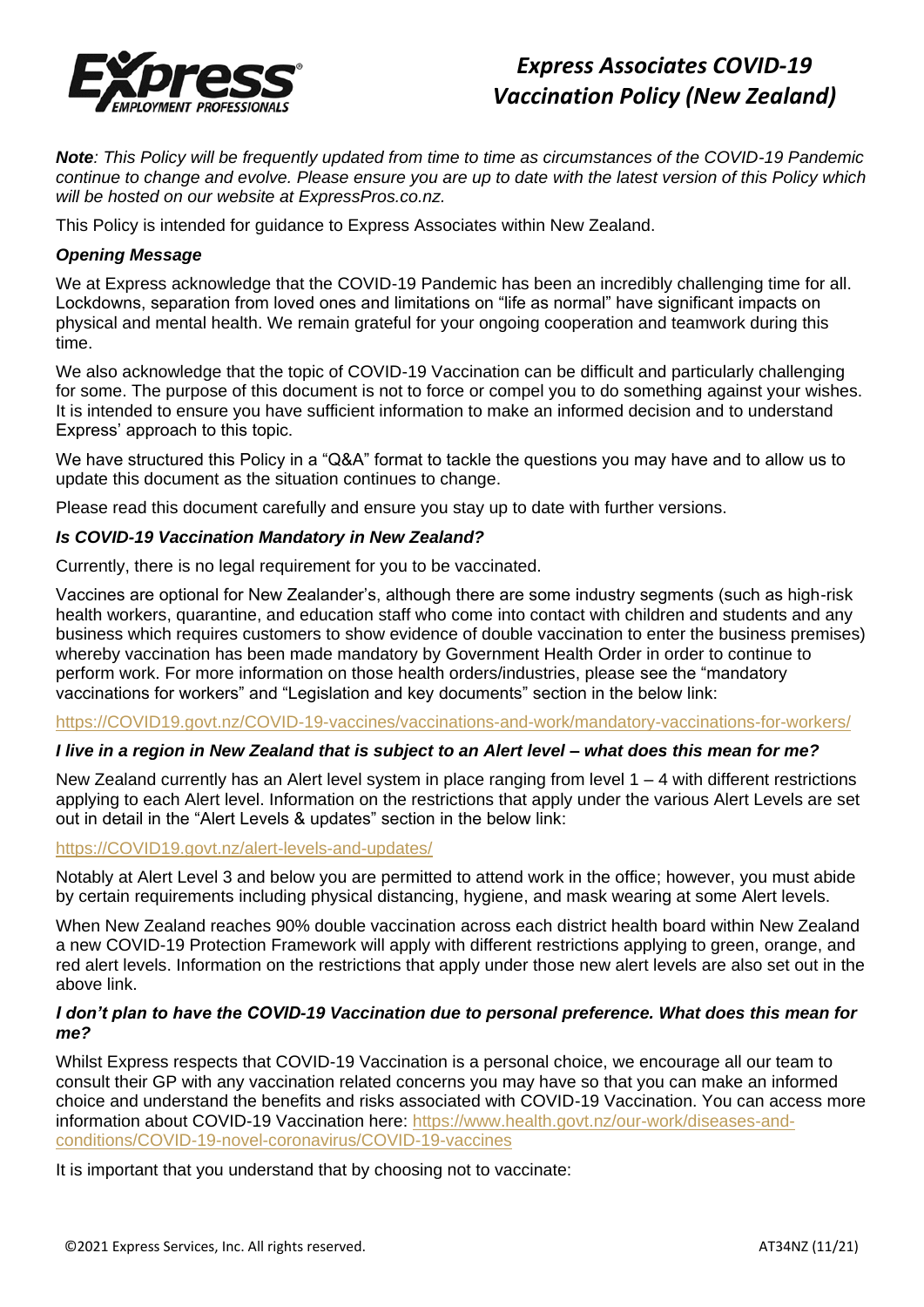- it is suspected that these New Zealand may at some stage impose vaccination requirements for domestic travel and in certain business settings broader than the current mandated vaccination industries. Again, if you are not double vaccinated, you may be excluded from participation in work (or other freedoms) for an indefinite period if/when Government directions change.
- We at Express also reserve the right to introduce and/or maintain restrictions based on vaccination status regardless of Government directions.

## *I am ineligible to receive a COVID-19 Vaccination due to medical reasons. What does this mean for me?*

We at Express respect that each person has individual health needs and circumstances.

If you cannot be vaccinated due to medical reasons, please see your GP and request that they provide a written explanation for your condition. We then ask you to discuss this with us confidentially so that we can work with you on a solution. We are here to support you.

# *What is Express's view on COVID-19 Vaccination generally?*

Express encourages all our workers and customers to be fully vaccinated against COVID-19 as soon as possible. Express' goal is to protect the health and safety of our team and customers as best we can.

COVID-19 Vaccination is just one line of defence in the fight against the spread of COVID-19. At Express, in addition to encouraging COVID-19 Vaccination and abiding by any lawful vaccination mandate, we will continue to maintain our COVID-Safe Workplace Plans and may also introduce other controls to help keep you safe.

Whilst Express is not mandating that all staff (and customers) are double vaccinated against COVID-19 at this time, we note that the New Zealand Government has followed the approach of NSW and VIC in allowing freedoms for vaccinated persons not granted to unvaccinated. We also anticipate that many other businesses and industries will mandate vaccination – making vaccination an inevitable requirement for returning to the 'new normal'. This means that if you are not vaccinated, you may miss out on freedoms granted to others including, but not limited to, your eligibility to be placed within certain roles by Express.

Remember, only those that are double vaccinated will be able to return to work in the specified industries in the immediate future in New Zealand.

It is also possible in the future that Express will itself require vaccination (regardless of State/Territory Government decisions) should Express deem it reasonably necessary to protect the health and safety of its workers and customers.

We cannot stress enough therefore how important it is that you make an informed vaccination decision.

# *How will Express be checking/enforcing vaccination status?*

As part of your onboarding process we ask you questions about your vaccination status and request you upload evidence of vaccination. Evidence of vaccination will need to be provided with one of the following options:

- a copy of your COVID-19 vaccination records available from 'My COVID Record' [https://app.COVID19.health.nz](https://app.covid19.health.nz/) ; or
- a copy of a confirmation letter of your COVID-19 vaccination from the Ministry of Health.

It is anticipated that digital vaccination certificates will be soon be available from November, when available this will also be an accepted form of evidence.

The answers and information you provide will be used and retained in accordance with our obligations under Privacy Laws and to ensure we can plan work allocation.

Where you advise you have not been vaccinated or fail to provide adequate evidence of your vaccination status, you will not be considered for roles that are lawfully restricted to vaccinated associates only. They could be roles in mandatory vaccination industries or roles with clients who are not in a mandatory vaccination industry but have a lawful policy prohibiting unvaccinated workers in their workplace. It is important that if your vaccination status changes you inform Express as soon as possible so that you can be considered for both vaccinated and unvaccinated roles that may be available.